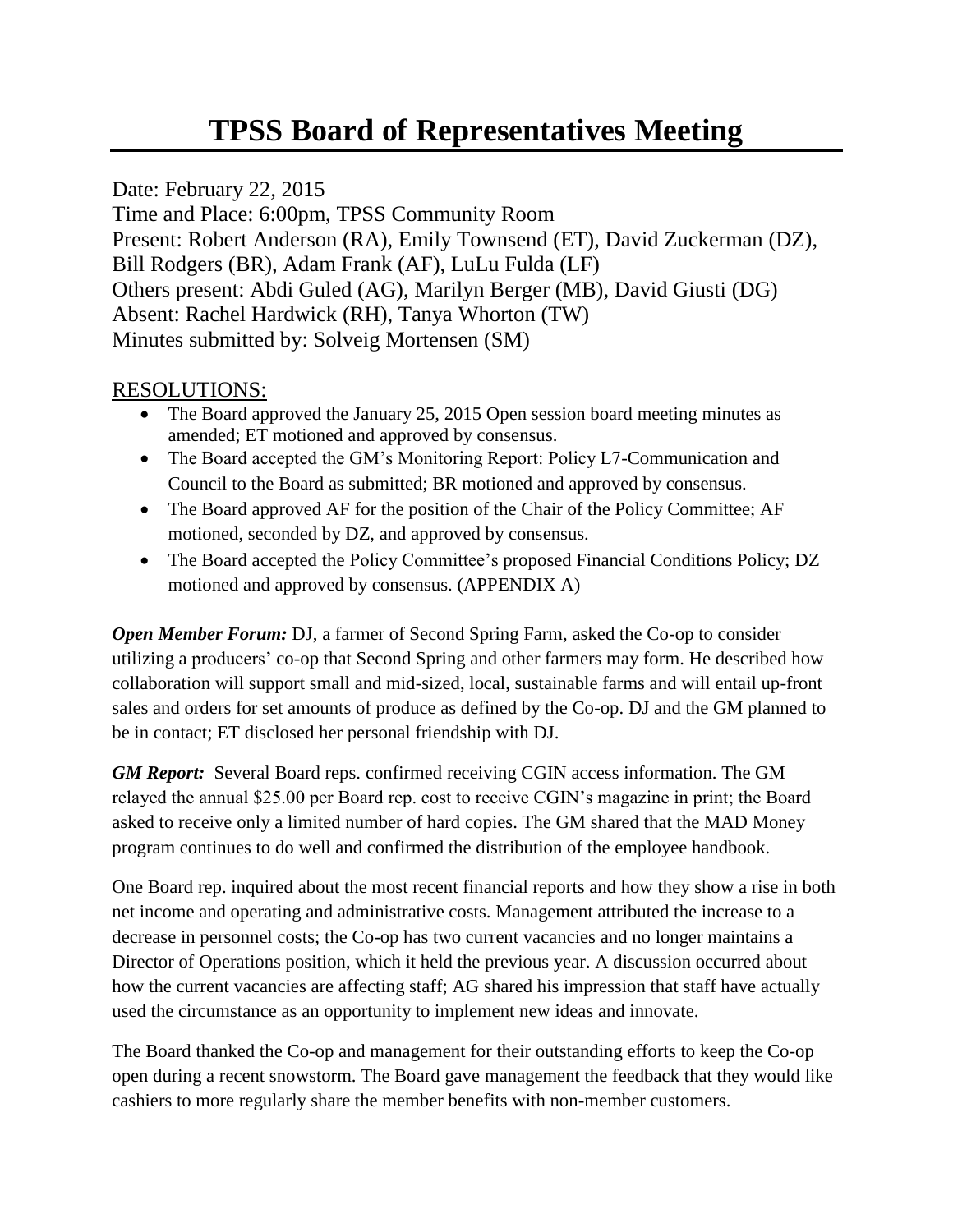#### *Committee Updates:*

*Membership Committee:* LF shared how the Membership Committee is still searching for a viable date for the spring Member-Owners meeting. LF reported meeting with the Marketing Manager, Greg Czech (GC), discussing his role and member's interests in price, local goods, and member benefits as indicated in the last member survey. LF noted their discussion on cashiers' key role in introducing customers to membership and GC's recommendation for monthly Sunday tabling events to attract members to the store. LF also updated the Board that on her scheduled meeting with the Outreach Coordinator, Sherri Collins, to learn more about Ms. Collin's role, set official monthly Membership Committee meeting dates, and collaboratively strategize with other Co-op staff about recruiting members to the Membership Committee.

*Policy Committee:* DZ shared that the Policy Committee has been working on revising and updating the Financial Conditions Policy (FCP) and that they will soon focus on other Board policies. DZ explained that the Chair of the Policy Committee stepped down; the Board approved a new committee chair. The Board agreed that the Policy Committee will take on the task of revising the Boycott Policy.

*Nominations Committee:* BR updated the Board that the Nominations Committee was unable to meet on Feb.  $16<sup>th</sup>$ ; the Committee rescheduled to meet after the first week in March.

*Financial Conditions Policy and Policy Committee Discussion:* DZ shared that the Policy Committee worked on revising the FCP with Thane Joyal's consultation and an understanding of CBLD's standards to better align the FCP with proper policy governance. DZ also relayed that the GM gave helpful feedback and seemed to raise a question about what the next steps will be if the GM assesses the Co-op to be adequately meeting the financial condition requirements and the Board does not. DZ explained that the proposed draft is less prescriptive than the current FCP and gives some guidance to the Board. AF added that due to fluctuations in the Board's reporting needs, the Policy Committee recommends keeping the schedule of the required financial reports within a Board record on the Co-op's wiki. DZ stated that the Policy Committee recommends that the Board adopt the proposed FCP and work with the GM to create an implementation strategy.

Meeting adjourned at 7:15pm

BOARD ATTENDANCE TALLY:

#### Term 2015:

| Rep.     | Dec. Jan. Feb. |            |   |
|----------|----------------|------------|---|
| Anderson | $\ast$         | $\ast$     | × |
| Frank    | $\ast$         | $^{\star}$ | × |
| Fulda    | ×              | ж          | × |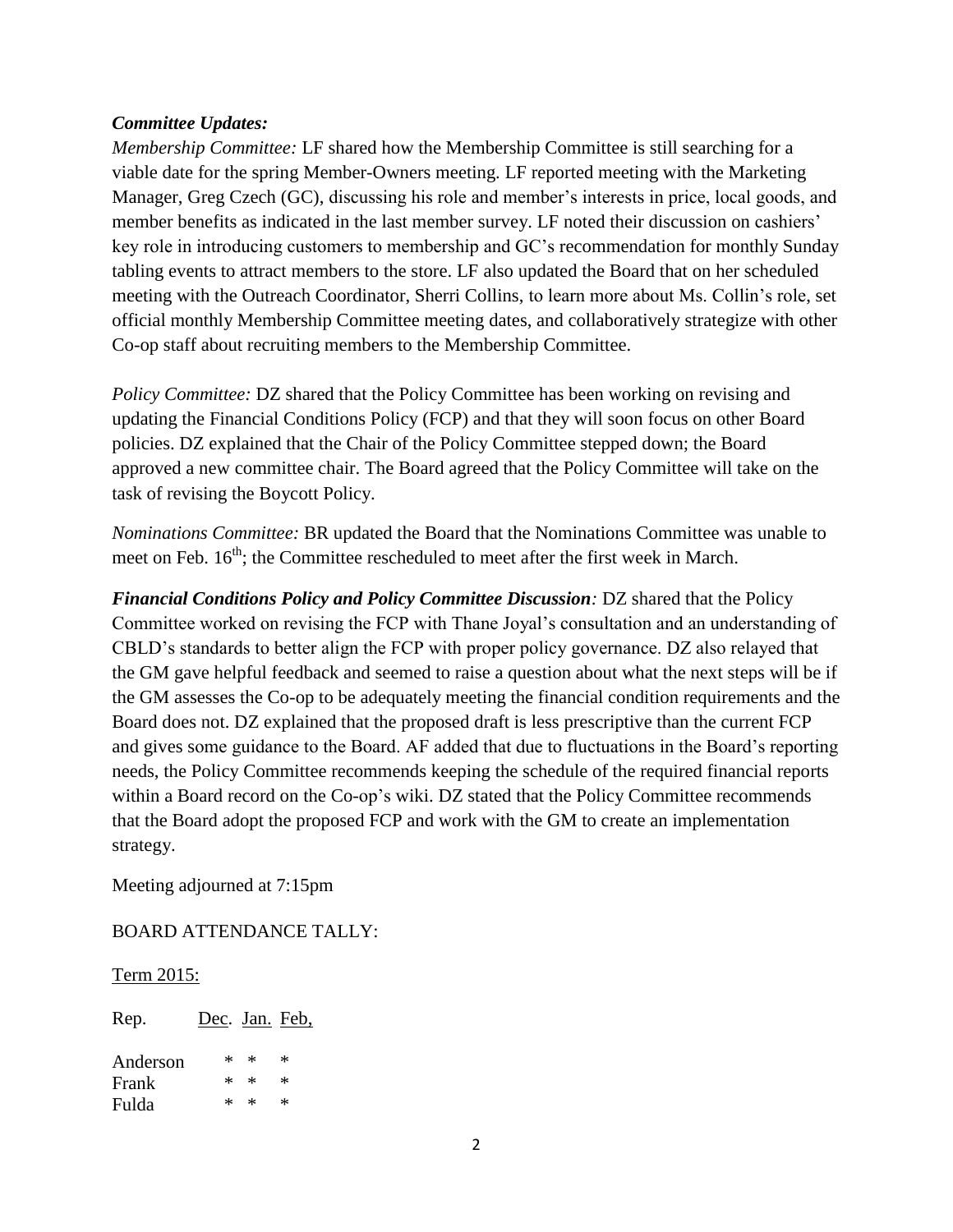| Hardwick  | ×      | ×      | $\ast$   |
|-----------|--------|--------|----------|
| Richards  | $\ast$ |        | resigned |
| Rodgers   | ×      | $\ast$ | $\ast$   |
| Townsend  | ×      | $\ast$ | ×        |
| Whorton   | *      |        |          |
| Zuckerman | ×      | ж      | ×        |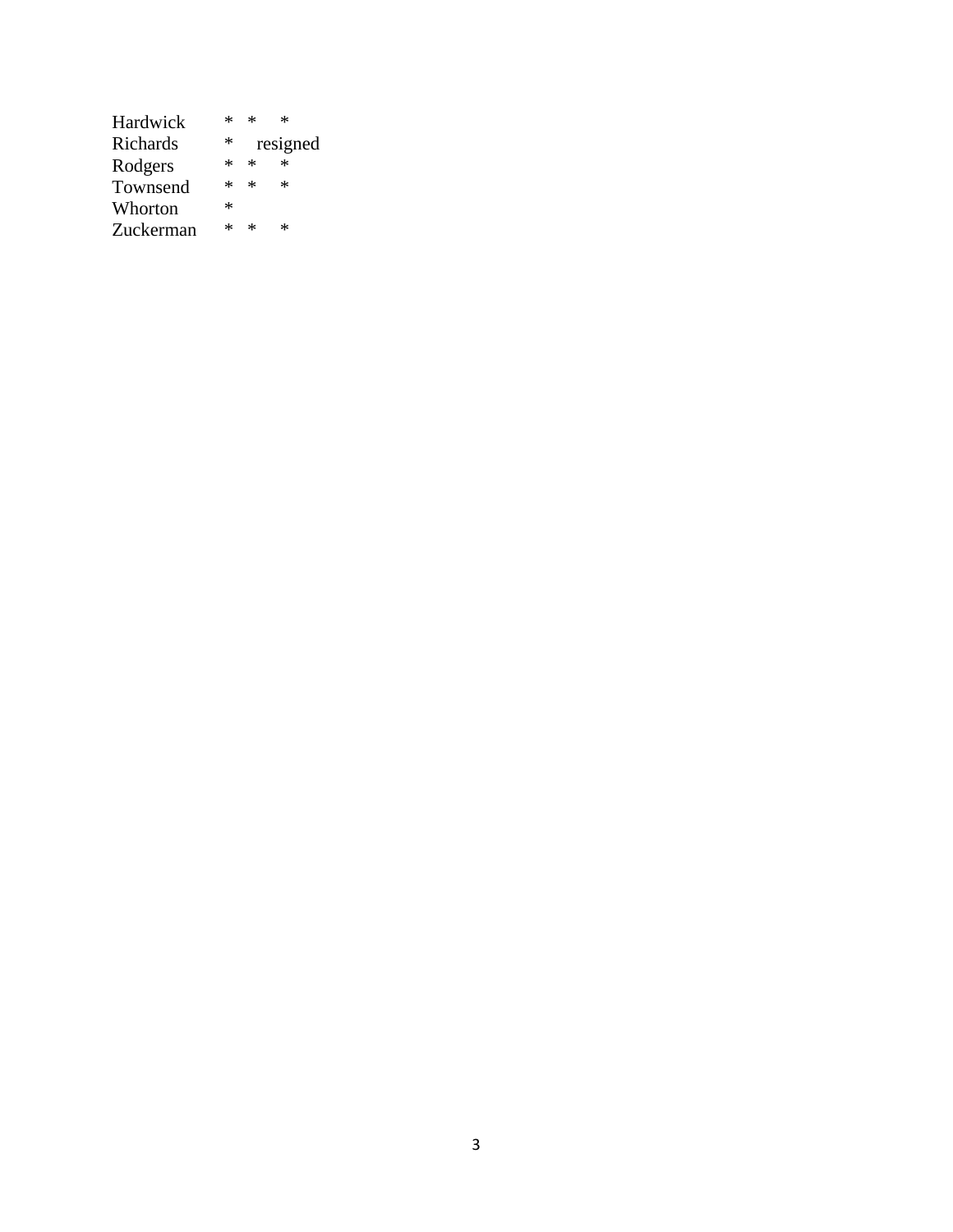## **APPENDIX A:**

Policy Type: Executive Limitations Policy Title: L4 – Financial Condition and Activities

With respect to the actual, ongoing financial conditions and activities, the General Manager must not cause or allow the Cooperative to be unprepared for future opportunities, the development of fiscal jeopardy, or key operational indicators to be below average for our industry.

The GM must not:

- 1. Allow sales growth to be inadequate.\*
- 2. Allow operations to generate an inadequate net income.
- 3. Allow liquidity (the ability to meet cash needs in a timely and efficient fashion) to be insufficient.
- 4. Allow solvency (the relationship of debt to equity) to be insufficient.
- 5. Allow growth in ownership and owner paid-in equity to be insufficient.
- 6. Default on any terms that are part of the Cooperative's loans.
- 7. Allow late payment of contracts, payroll, loans or other financial obligations.
- 8. Incur debt other than trade payables or other reasonable and customary liabilities incurred in the ordinary course of doing business.
- 9. Acquire, encumber or dispose of real estate.
- 10. Allow tax payments or other government-ordered payments or filings to be overdue or inaccurately filed.
- 11. Use restricted funds for any purpose other than that required by the restriction.
- 12. Allow financial record keeping systems to be inadequate or out of conformity with Generally Accepted Accounting Principles (GAAP).

\*It should be noted that the financial conditions and activities policy lays out what the GM is prohibited from doing in order to maintain the financial stability of the Co-op. As part of policy governance, the Board should limit the GM as little as possible based upon its assessment of his or her ability. In other words, unless the Board thinks that the GM is not following its guidance, the GM should be given as much leeway as possible. This gives the GM the flexibility to run the Co-op most efficiently, and gives the GM the understanding that the Board trusts his or her judgment.

In this spirit, the Policy Committee/Board has made the financial conditions and activities policy as open as possible by using the terms "inadequate" and " insufficient." For example, in L4.1 the Policy Committee/Board states that the GM should not "Allow sales growth to be inadequate." By using this term, the Board is allowing the GM to define what "adequate" means and is for the Co-op at any given time. If we are in the midst of expansion, adequate growth may be measured differently than it is currently. For example, the GM may compare our growth to other co-ops going through expansions (or who have completed such expansions) to show that the Co-op is growing at an acceptable